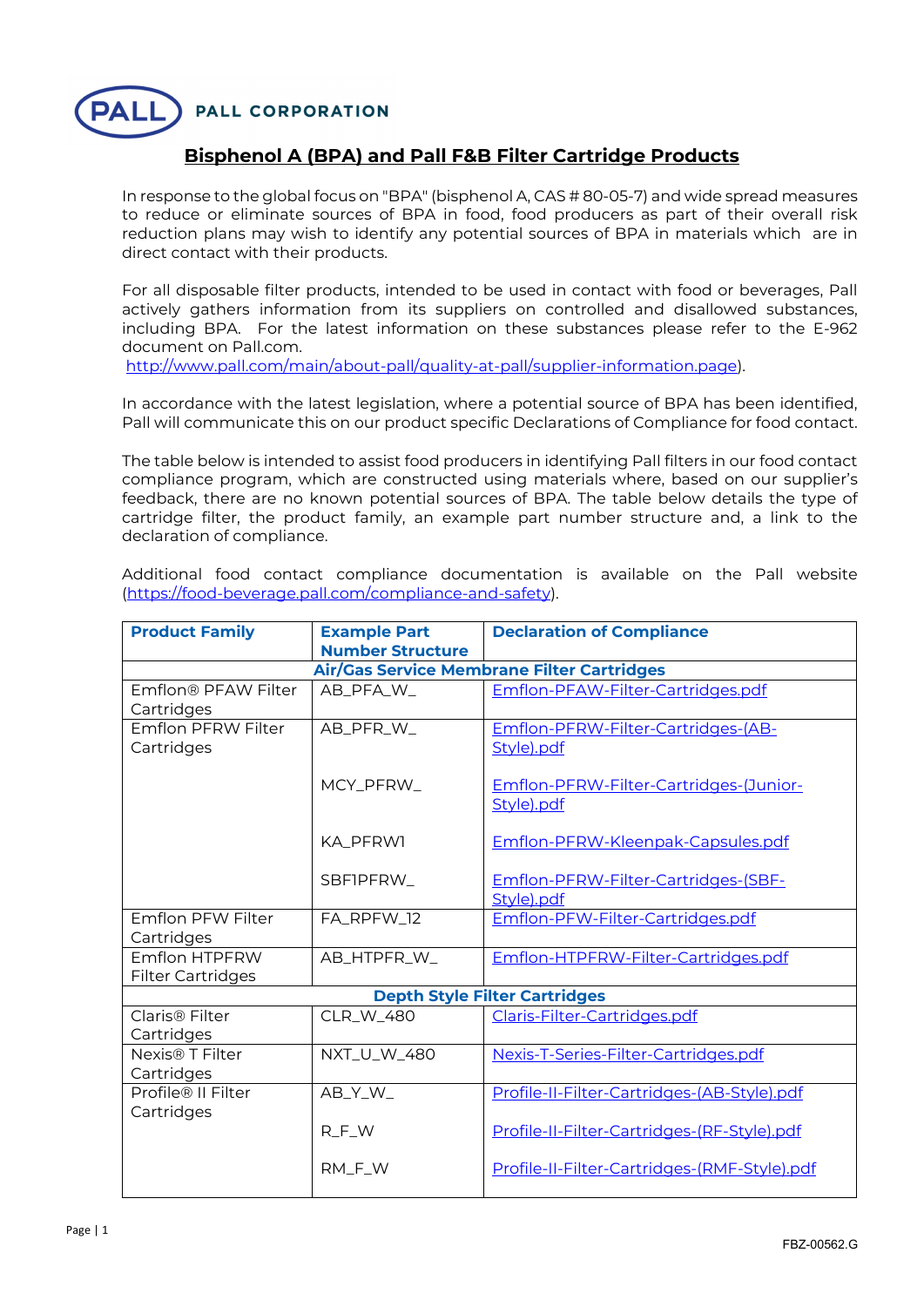| <b>Product Family</b>                            | <b>Example Part</b>     | <b>Declaration of Compliance</b>                                 |  |  |
|--------------------------------------------------|-------------------------|------------------------------------------------------------------|--|--|
|                                                  | <b>Number Structure</b> |                                                                  |  |  |
|                                                  |                         | <b>Large Diameter Filter Cartridges</b>                          |  |  |
| Profile Coreless Filter                          | E60_Y_W                 | Profile-Coreless-Filter-Elements.pdf                             |  |  |
| Elements                                         |                         |                                                                  |  |  |
| Ultipleat <sup>®</sup> High Flow                 | HFU6_CAS010JUW          | Ultipleat-High-Flow-Filter-Elements-(CAS-                        |  |  |
| <b>Filter Elements</b>                           |                         | Series).pdf                                                      |  |  |
|                                                  |                         |                                                                  |  |  |
|                                                  | HFU6_UY_JUW             | Ultipleat-High-Flow-Filter-Elements-(UY-                         |  |  |
|                                                  |                         | Series).pdf                                                      |  |  |
| <b>Liquid Service Membrane Filter Cartridges</b> |                         |                                                                  |  |  |
| Pall® BB Final Beer                              | AB_BB_WH32              | BB-Final-Beer-Filter-Cartridges.pdf                              |  |  |
| <b>Filter Cartridges</b>                         |                         |                                                                  |  |  |
| Fluorodyne® II Filter                            | AB_FSD_W_               | Fluorodyne-II-Filter-Cartridges-(AB-Style).pdf                   |  |  |
| Cartridges                                       |                         |                                                                  |  |  |
|                                                  | MCY4463FSDWH4           | Fluorodyne-II-Filter-Cartridges-(Junior-                         |  |  |
|                                                  |                         | Stye).pdf                                                        |  |  |
|                                                  |                         |                                                                  |  |  |
|                                                  | AB_JSD7WH4              | Fluorodyne-II-Filter-Cartridges-(JSDW).pdf                       |  |  |
| Fuente Colloids Filter                           | AB_FSC_WS               | Fuente-Colloid-Removal-Filter-Cartridges-                        |  |  |
| Cartridges                                       |                         | (AB-Style).pdf                                                   |  |  |
| <b>Fuente II Filter</b>                          | AB_FFN_W_               | Fuente_II_Filter_Cartridges_(AB_Style).pdf                       |  |  |
| Cartridges                                       |                         |                                                                  |  |  |
| Imperium™ Filter                                 | IMPCMSBDWH4             | Imperium-Microbial-Stabilization-Filter-                         |  |  |
| Cartridges                                       |                         | Cartridges.pdf                                                   |  |  |
| MEMBRAcart XL II                                 | 419A_W_SP               | MEMBRAcart-XL-II-Filter-Cartridges.pdf                           |  |  |
| <b>Filter Cartridges</b>                         |                         |                                                                  |  |  |
| Oenopure <sup>™</sup> Filter                     | AB_G_W_                 | Oenopure-Filter-Cartridges.pdf                                   |  |  |
| Cartridges                                       |                         |                                                                  |  |  |
| Oenopure II Filter                               | AB_LK_W_                | Oenopure-II-Filter-Cartridges.pdf                                |  |  |
| Cartridges                                       |                         |                                                                  |  |  |
| Pasteurizer                                      | AB4PAREQ7WH4            | Pasteurizer-Replacement-Filter-                                  |  |  |
| Replacement Filter                               | ABN4PAREM7WH4           | Cartridges.pdf                                                   |  |  |
| Cartridges                                       | ABN4PAREV7WH4           |                                                                  |  |  |
|                                                  | ABN4PAREY7WH4           |                                                                  |  |  |
|                                                  |                         |                                                                  |  |  |
|                                                  | AB*PAREQII*W*           | Pasteurizer Replacement Filter Cartridges                        |  |  |
|                                                  |                         | <b>PAREQII Grade</b>                                             |  |  |
| Supor® Beverage                                  | AB_SBB_W_               | Supor-Beverage-Filter-Cartridges.pdf                             |  |  |
| <b>Filter Cartridges</b>                         |                         |                                                                  |  |  |
|                                                  | AB_SBK_W_               | Supor Beverage Filter Cartridges SBK Grade                       |  |  |
| Ultipor® N66 Filter                              | ABN_N_W_                | Ultipor-N66-Filter-Cartridges-(AB-Style-with-                    |  |  |
| Cartridges                                       |                         | Nylon-Hardware).pdf                                              |  |  |
|                                                  |                         |                                                                  |  |  |
|                                                  | AB_N_W_                 | Ultipor-N66-Filter-Cartridges-(AB-Style-with-                    |  |  |
|                                                  |                         | Polyester-Hardware).pdf                                          |  |  |
|                                                  | MCY_N_WH4               |                                                                  |  |  |
|                                                  |                         | Ultipor-N66-Filter-Cartridges-(Junior-                           |  |  |
|                                                  |                         | Style).pdf                                                       |  |  |
|                                                  |                         |                                                                  |  |  |
|                                                  |                         | <b>Pleated Depth Style Filter Cartridges for Air/Gas Service</b> |  |  |
| Disposable Vent Filter                           | DVF1A030NW_H4           | Disposable-Vent-Filter-Assembly.pdf                              |  |  |
| Assembly with Profile                            |                         |                                                                  |  |  |
| <b>Star Media</b>                                |                         |                                                                  |  |  |
| Poly-Fine® II Filter                             | PFT_U_W480              | Poly-Fine-II-Filter-Cartridges.pdf                               |  |  |
| Cartridges                                       |                         |                                                                  |  |  |